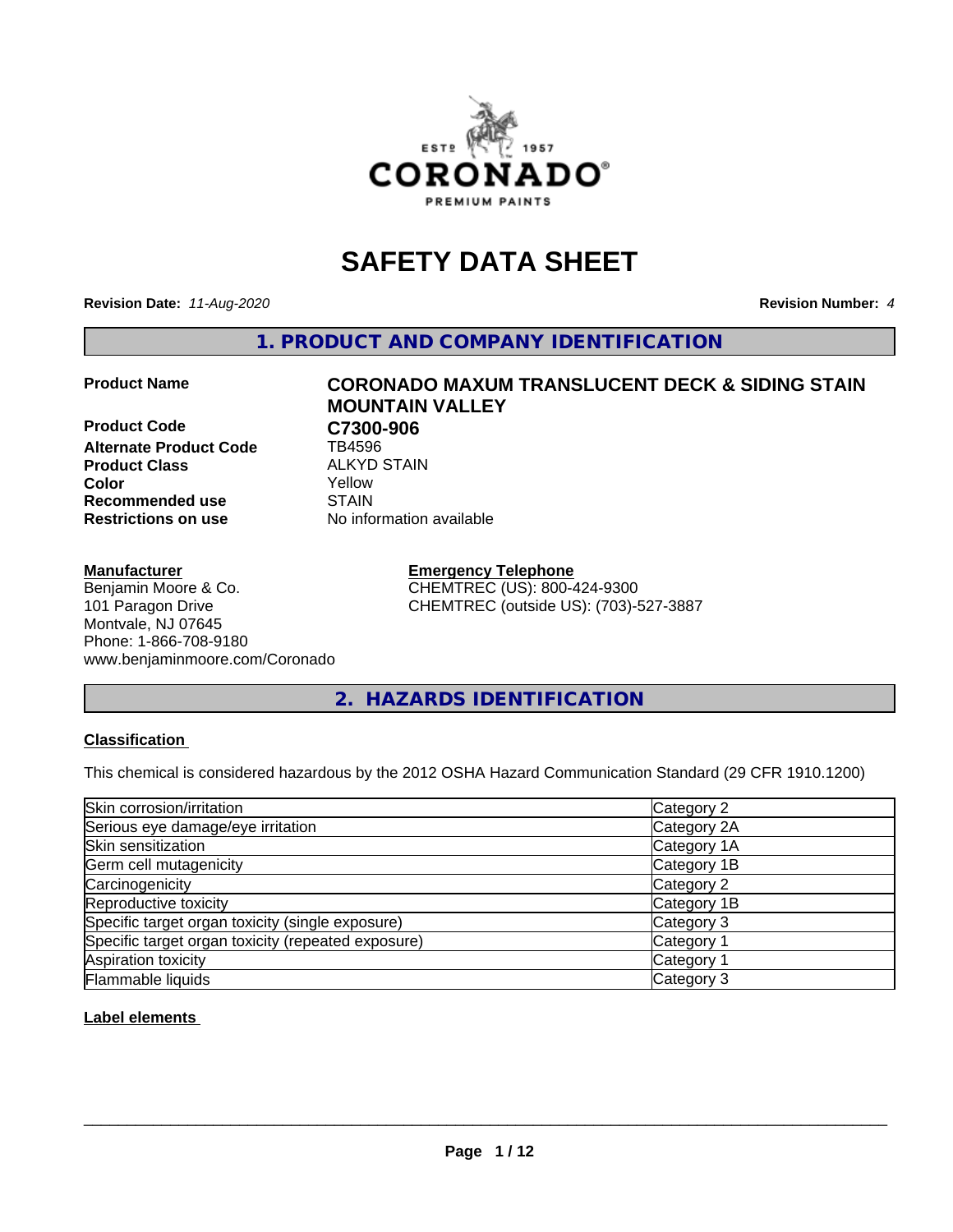**Odor** solvent

#### **Danger**

**Hazard statements**

Causes skin irritation Causes serious eye irritation May cause an allergic skin reaction May cause genetic defects Suspected of causing cancer May damage fertility or the unborn child May cause respiratory irritation Causes damage to organs through prolonged or repeated exposure May be fatal if swallowed and enters airways Flammable liquid and vapor



**Appearance** liquid

#### **Precautionary Statements - Prevention**

Obtain special instructions before use Do not handle until all safety precautions have been read and understood Use personal protective equipment as required Wash face, hands and any exposed skin thoroughly after handling Contaminated work clothing should not be allowed out of the workplace Do not breathe dust/fume/gas/mist/vapors/spray Do not eat, drink or smoke when using this product Use only outdoors or in a well-ventilated area Keep away from heat, hot surfaces, sparks, open flames and other ignition sources. No smoking Keep container tightly closed Ground/bond container and receiving equipment Use explosion-proof electrical/ventilating/lighting/equipment Use only non-sparking tools Take precautionary measures against static discharge Keep cool Wear protective gloves/protective clothing/eye protection/face protection

#### **Precautionary Statements - Response**

IF exposed or concerned: Get medical advice/attention

#### **Eyes**

IF IN EYES: Rinse cautiously with water for several minutes. Remove contact lenses, if present and easy to do. Continue rinsing

If eye irritation persists: Get medical advice/attention

#### **Skin**

If skin irritation or rash occurs: Get medical advice/attention

IF ON SKIN (or hair): Remove/Take off immediately all contaminated clothing. Rinse skin with water/shower Wash contaminated clothing before reuse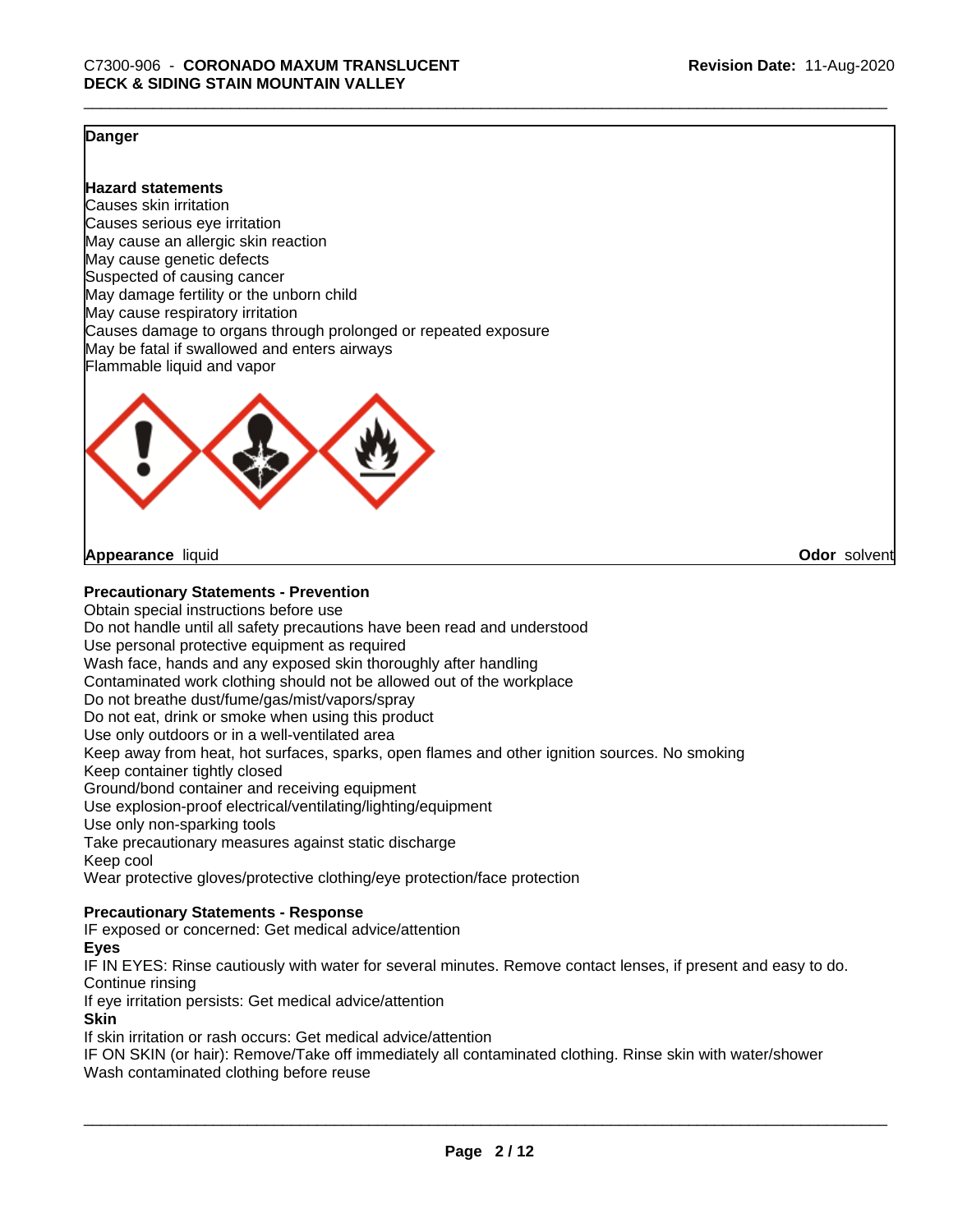#### **Inhalation**

IF INHALED: Remove victim to fresh air and keep at rest in a position comfortable for breathing **Ingestion** IF SWALLOWED: Immediately call a POISON CENTER or doctor/physician Do NOT induce vomiting **Fire**

In case of fire: Use CO2, dry chemical, or foam for extinction

#### **Precautionary Statements - Storage**

Store locked up Store in a well-ventilated place. Keep container tightly closed

#### **Precautionary Statements - Disposal**

Dispose of contents/container to an approved waste disposal plant

#### **Hazards not otherwise classified (HNOC)**

Rags, steel wool or waste soaked with this product may spontaneously catch fire if improperly discarded

#### **Other information**

No information available

#### **3. COMPOSITION/INFORMATION ON INGREDIENTS**

| <b>Chemical name</b>                         | CAS No.        | Weight-%    |
|----------------------------------------------|----------------|-------------|
| 4-Chlorobenzotrifluoride                     | 98-56-6        | $20 - 25$   |
| Distillates, petroleum, hydrotreated light   | 64742-47-8     | $10 - 15$   |
| Stoddard solvent                             | 8052-41-3      | 1 - 5       |
| Silica amorphous                             | 7631-86-9      | 1 - 5       |
| Nepheline syenite                            | 37244-96-5     | ' - 5       |
| Zinc borate hydrate                          | 138265-88-0    | 1 - 5       |
| Carbamic acid, 1H-benzimidazol-2-yl-, methyl | 10605-21-7     | $0.1 - 0.5$ |
| ester                                        |                |             |
| Ethyl benzene                                | $100 - 41 - 4$ | $0.1 - 0.5$ |
| Cobalt bis(2-ethylhexanoate)                 | 136-52-7       | $0.1 - 0.5$ |
| Methyl ethyl ketoxime                        | 96-29-7        | $0.1 - 0.5$ |

| 4. FIRST AID MEASURES |  |
|-----------------------|--|
|-----------------------|--|

| <b>General Advice</b> | If symptoms persist, call a physician. Show this safety data sheet to the doctor in<br>attendance.                                                                                                                                  |
|-----------------------|-------------------------------------------------------------------------------------------------------------------------------------------------------------------------------------------------------------------------------------|
| <b>Eye Contact</b>    | Immediately flush with plenty of water. After initial flushing, remove any contact<br>lenses and continue flushing for at least 15 minutes. Keep eye wide open while<br>rinsing. If symptoms persist, call a physician.             |
| <b>Skin Contact</b>   | Wash off immediately with soap and plenty of water while removing all<br>contaminated clothes and shoes. If skin irritation persists, call a physician. Wash<br>clothing before reuse. Destroy contaminated articles such as shoes. |
| <b>Inhalation</b>     | Move to fresh air. If symptoms persist, call a physician.<br>If not breathing, give artificial respiration. Call a physician immediately.                                                                                           |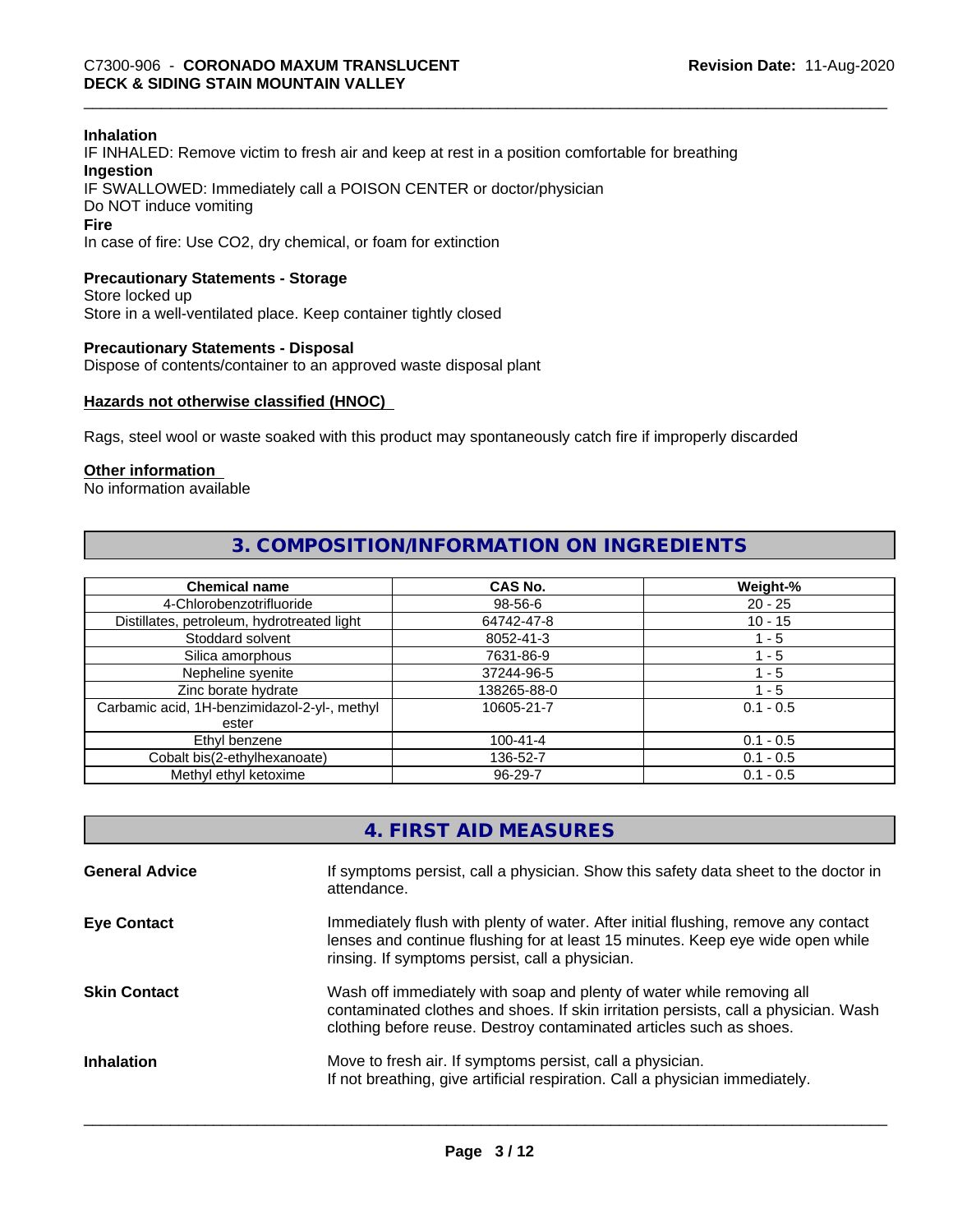| Ingestion                                        | Clean mouth with water and afterwards drink plenty of water. Do not induce<br>vomiting without medical advice. Never give anything by mouth to an unconscious<br>person. Consult a physician. |
|--------------------------------------------------|-----------------------------------------------------------------------------------------------------------------------------------------------------------------------------------------------|
| <b>Protection Of First-Aiders</b>                | Use personal protective equipment.                                                                                                                                                            |
| <b>Most Important</b><br><b>Symptoms/Effects</b> | May cause allergic skin reaction.                                                                                                                                                             |
| <b>Notes To Physician</b>                        | Treat symptomatically.                                                                                                                                                                        |

**5. FIRE-FIGHTING MEASURES**

| <b>Suitable Extinguishing Media</b>                                                 | Foam, dry powder or water. Use extinguishing measures<br>that are appropriate to local circumstances and the<br>surrounding environment.<br>As in any fire, wear self-contained breathing apparatus<br>pressure-demand, MSHA/NIOSH (approved or equivalent)<br>and full protective gear.<br>Combustible material. Closed containers may rupture if<br>exposed to fire or extreme heat. Keep product and empty<br>container away from heat and sources of ignition. Thermal<br>decomposition can lead to release of irritating gases and<br>vapors. |  |
|-------------------------------------------------------------------------------------|----------------------------------------------------------------------------------------------------------------------------------------------------------------------------------------------------------------------------------------------------------------------------------------------------------------------------------------------------------------------------------------------------------------------------------------------------------------------------------------------------------------------------------------------------|--|
| Protective equipment and precautions for firefighters                               |                                                                                                                                                                                                                                                                                                                                                                                                                                                                                                                                                    |  |
| <b>Specific Hazards Arising From The Chemical</b>                                   |                                                                                                                                                                                                                                                                                                                                                                                                                                                                                                                                                    |  |
| <b>Sensitivity to mechanical impact</b>                                             | No                                                                                                                                                                                                                                                                                                                                                                                                                                                                                                                                                 |  |
| Sensitivity to static discharge                                                     | Yes                                                                                                                                                                                                                                                                                                                                                                                                                                                                                                                                                |  |
| <b>Flash Point Data</b><br>Flash point (°F)<br>Flash Point (°C)<br><b>Method</b>    | 107<br>42<br><b>PMCC</b>                                                                                                                                                                                                                                                                                                                                                                                                                                                                                                                           |  |
| <b>Flammability Limits In Air</b>                                                   |                                                                                                                                                                                                                                                                                                                                                                                                                                                                                                                                                    |  |
| Lower flammability limit:<br><b>Upper flammability limit:</b>                       | Not available<br>Not available                                                                                                                                                                                                                                                                                                                                                                                                                                                                                                                     |  |
| Health: 2<br>Flammability: 2<br><b>NFPA</b>                                         | Instability: 0<br><b>Special: Not Applicable</b>                                                                                                                                                                                                                                                                                                                                                                                                                                                                                                   |  |
| <b>NFPA Legend</b><br>0 - Not Hazardous<br>1 - Slightly<br>2 - Moderate<br>3 - High |                                                                                                                                                                                                                                                                                                                                                                                                                                                                                                                                                    |  |

4 - Severe

*The ratings assigned are only suggested ratings, the contractor/employer has ultimate responsibilities for NFPA ratings where this system is used.*

*Additional information regarding the NFPA rating system is available from the National Fire Protection Agency (NFPA) at www.nfpa.org.*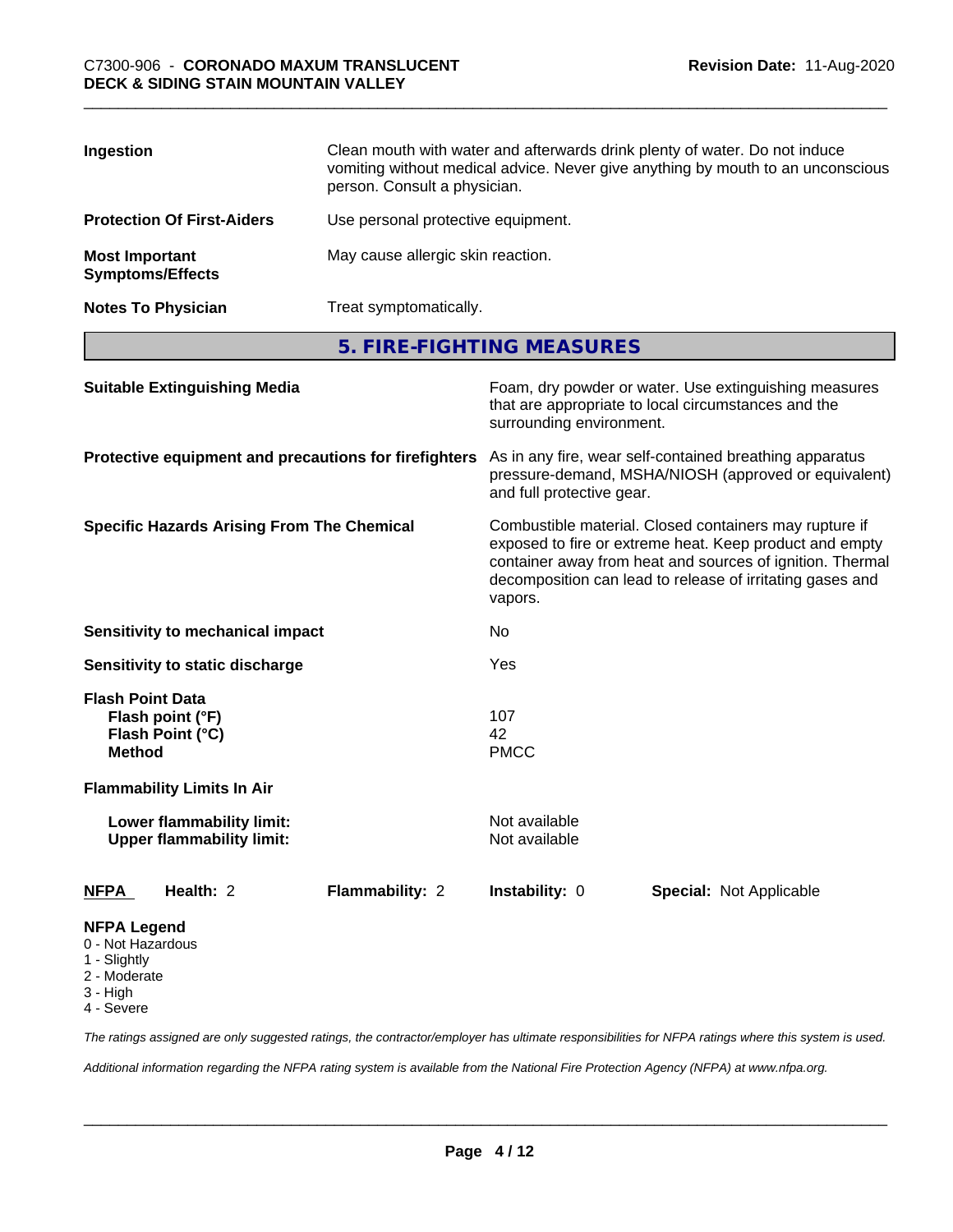| 6. ACCIDENTAL RELEASE MEASURES<br>Use personal protective equipment. Remove all sources of ignition.<br><b>Personal Precautions</b><br>Prevent further leakage or spillage if safe to do so. Do not allow material to<br>contaminate ground water system. Prevent product from entering drains. Do not<br>flush into surface water or sanitary sewer system. Local authorities should be<br>advised if significant spillages cannot be contained.<br>See Section 12 for additional Ecological Information.<br><b>Environmental precautions</b><br>Dam up. Soak up with inert absorbent material. Pick up and transfer to properly<br>labeled containers. Clean contaminated surface thoroughly.<br>7. HANDLING AND STORAGE<br><b>Handling</b><br>Use only in area provided with appropriate exhaust ventilation. Do not breathe<br>vapors or spray mist. Wear personal protective equipment. Take precautionary<br>discharge, all metal parts of the equipment must be grounded. Keep away from<br>open flames, hot surfaces and sources of ignition.<br>Keep containers tightly closed in a dry, cool and well-ventilated place. Keep away<br>from heat. Keep away from open flames, hot surfaces and sources of ignition.<br>Keep in properly labeled containers. Keep out of the reach of children.<br><b>DANGER</b> - Rags, steel wool or waste soaked with this product may<br>spontaneously catch fire if improperly discarded. Immediately after use, place<br>rags, steel wool or waste in a sealed water-filled metal container.<br>Incompatible with strong acids and bases and strong oxidizing agents. |                                |  |
|--------------------------------------------------------------------------------------------------------------------------------------------------------------------------------------------------------------------------------------------------------------------------------------------------------------------------------------------------------------------------------------------------------------------------------------------------------------------------------------------------------------------------------------------------------------------------------------------------------------------------------------------------------------------------------------------------------------------------------------------------------------------------------------------------------------------------------------------------------------------------------------------------------------------------------------------------------------------------------------------------------------------------------------------------------------------------------------------------------------------------------------------------------------------------------------------------------------------------------------------------------------------------------------------------------------------------------------------------------------------------------------------------------------------------------------------------------------------------------------------------------------------------------------------------------------------------------------------------------------------|--------------------------------|--|
|                                                                                                                                                                                                                                                                                                                                                                                                                                                                                                                                                                                                                                                                                                                                                                                                                                                                                                                                                                                                                                                                                                                                                                                                                                                                                                                                                                                                                                                                                                                                                                                                                    |                                |  |
| measures against static discharges. To avoid ignition of vapors by static electricity                                                                                                                                                                                                                                                                                                                                                                                                                                                                                                                                                                                                                                                                                                                                                                                                                                                                                                                                                                                                                                                                                                                                                                                                                                                                                                                                                                                                                                                                                                                              |                                |  |
|                                                                                                                                                                                                                                                                                                                                                                                                                                                                                                                                                                                                                                                                                                                                                                                                                                                                                                                                                                                                                                                                                                                                                                                                                                                                                                                                                                                                                                                                                                                                                                                                                    | <b>Other Information</b>       |  |
|                                                                                                                                                                                                                                                                                                                                                                                                                                                                                                                                                                                                                                                                                                                                                                                                                                                                                                                                                                                                                                                                                                                                                                                                                                                                                                                                                                                                                                                                                                                                                                                                                    |                                |  |
|                                                                                                                                                                                                                                                                                                                                                                                                                                                                                                                                                                                                                                                                                                                                                                                                                                                                                                                                                                                                                                                                                                                                                                                                                                                                                                                                                                                                                                                                                                                                                                                                                    | <b>Methods for Cleaning Up</b> |  |
|                                                                                                                                                                                                                                                                                                                                                                                                                                                                                                                                                                                                                                                                                                                                                                                                                                                                                                                                                                                                                                                                                                                                                                                                                                                                                                                                                                                                                                                                                                                                                                                                                    |                                |  |
|                                                                                                                                                                                                                                                                                                                                                                                                                                                                                                                                                                                                                                                                                                                                                                                                                                                                                                                                                                                                                                                                                                                                                                                                                                                                                                                                                                                                                                                                                                                                                                                                                    |                                |  |
|                                                                                                                                                                                                                                                                                                                                                                                                                                                                                                                                                                                                                                                                                                                                                                                                                                                                                                                                                                                                                                                                                                                                                                                                                                                                                                                                                                                                                                                                                                                                                                                                                    | <b>Storage</b>                 |  |
|                                                                                                                                                                                                                                                                                                                                                                                                                                                                                                                                                                                                                                                                                                                                                                                                                                                                                                                                                                                                                                                                                                                                                                                                                                                                                                                                                                                                                                                                                                                                                                                                                    |                                |  |
|                                                                                                                                                                                                                                                                                                                                                                                                                                                                                                                                                                                                                                                                                                                                                                                                                                                                                                                                                                                                                                                                                                                                                                                                                                                                                                                                                                                                                                                                                                                                                                                                                    | <b>Incompatible Materials</b>  |  |

### **8. EXPOSURE CONTROLS / PERSONAL PROTECTION**

#### **Exposure Limits**

| <b>Chemical name</b>     | <b>ACGIH TLV</b>               | <b>OSHA PEL</b>              |
|--------------------------|--------------------------------|------------------------------|
| 4-Chlorobenzotrifluoride | TWA: 2.5 mg/m <sup>3</sup> $F$ | $2.5 \text{ mg/m}^3$ - TWA   |
| Stoddard solvent         | <b>TWA: 100 ppm</b>            | 500 ppm - TWA                |
|                          |                                | 2900 mg/m <sup>3</sup> - TWA |
| Silica amorphous         | N/E                            | 20 mppcf - TWA               |
| Ethyl benzene            | TWA: 20 ppm                    | 100 ppm $-$ TWA              |
|                          |                                | 435 mg/m $3$ - TWA           |

#### **Legend**

ACGIH - American Conference of Governmental Industrial Hygienists Exposure Limits OSHA - Occupational Safety & Health Administration Exposure Limits N/E - Not Established

**Engineering Measures** Ensure adequate ventilation, especially in confined areas.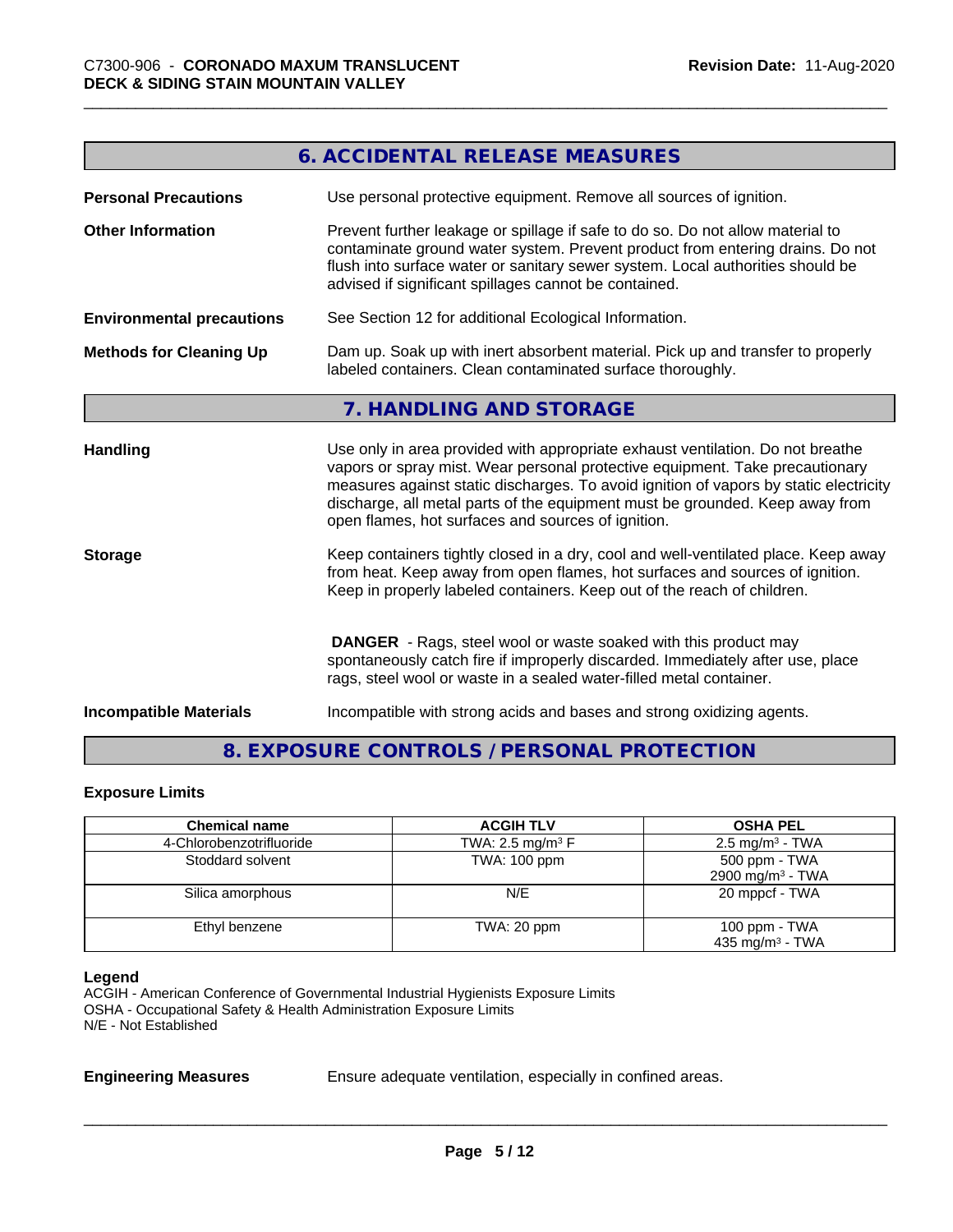#### **Personal Protective Equipment**

| <b>Eye/Face Protection</b>    | Safety glasses with side-shields. If splashes are likely to occur, wear: Tightly fitting<br>safety goggles                                                                                                                                                                                                                                                          |
|-------------------------------|---------------------------------------------------------------------------------------------------------------------------------------------------------------------------------------------------------------------------------------------------------------------------------------------------------------------------------------------------------------------|
| <b>Skin Protection</b>        | Long sleeved clothing. Protective gloves.                                                                                                                                                                                                                                                                                                                           |
| <b>Respiratory Protection</b> | Use only with adequate ventilation. In operations where exposure limits are<br>exceeded, use a NIOSH approved respirator that has been selected by a<br>technically qualified person for the specific work conditions. When spraying the<br>product or applying in confined areas, wear a NIOSH approved respirator<br>specified for paint spray or organic vapors. |
| <b>Hygiene Measures</b>       | Avoid contact with skin, eyes and clothing. Remove and wash contaminated<br>clothing before re-use. Wash thoroughly after handling. When using do not eat,<br>drink or smoke.                                                                                                                                                                                       |

#### **9. PHYSICAL AND CHEMICAL PROPERTIES**

**Appearance** liquid **Odor** solvent **Odor Threshold No information available No information available Density (Ibs/gal)** 9.15 - 9.25 **Specific Gravity** 1.10-1.12 **pH** No information available **Viscosity (cps)** No information available Notice 1 **Solubility(ies)**<br> **Solubility**<br> **Water solubility**<br> **Water solubility Evaporation Rate No information available No information available Vapor pressure** No information available **Vapor density No information available No information available Wt. % Solids** 55 - 65 **Vol. % Solids** 50 - 60 **Wt. % Volatiles** 35 - 45 **Vol. % Volatiles** 40 - 50 **VOC Regulatory Limit (g/L)** <250 **Boiling Point (°F)** 279 **Boiling Point (°C)** 137 **Freezing point (°F)** No information available **Freezing Point (°C)** The state of the Mondo No information available **Flash point (°F)** 107 **Flash Point (°C)** 42 **Method** PMCC **Flammability (solid, gas)** Not applicable **Upper flammability limit:** No information available **Lower flammability limit:**<br> **Autoignition Temperature (°F)** No information available **Autoignition Temperature (°F)**<br> **Autoignition Temperature (°C)** 
<br> **Autoignition Temperature (°C)** 
<br> **Autoignition Temperature (°C) Autoignition Temperature (°C) Decomposition Temperature (°F)** No information available **Decomposition Temperature (°C)** No information available **Partition coefficient Community Contract Contract Contract Contract Contract Contract Contract Contract Contract Contract Contract Contract Contract Contract Contract Contract Contract Contract Contract Contract Contr** 

**No information available** 

#### **10. STABILITY AND REACTIVITY**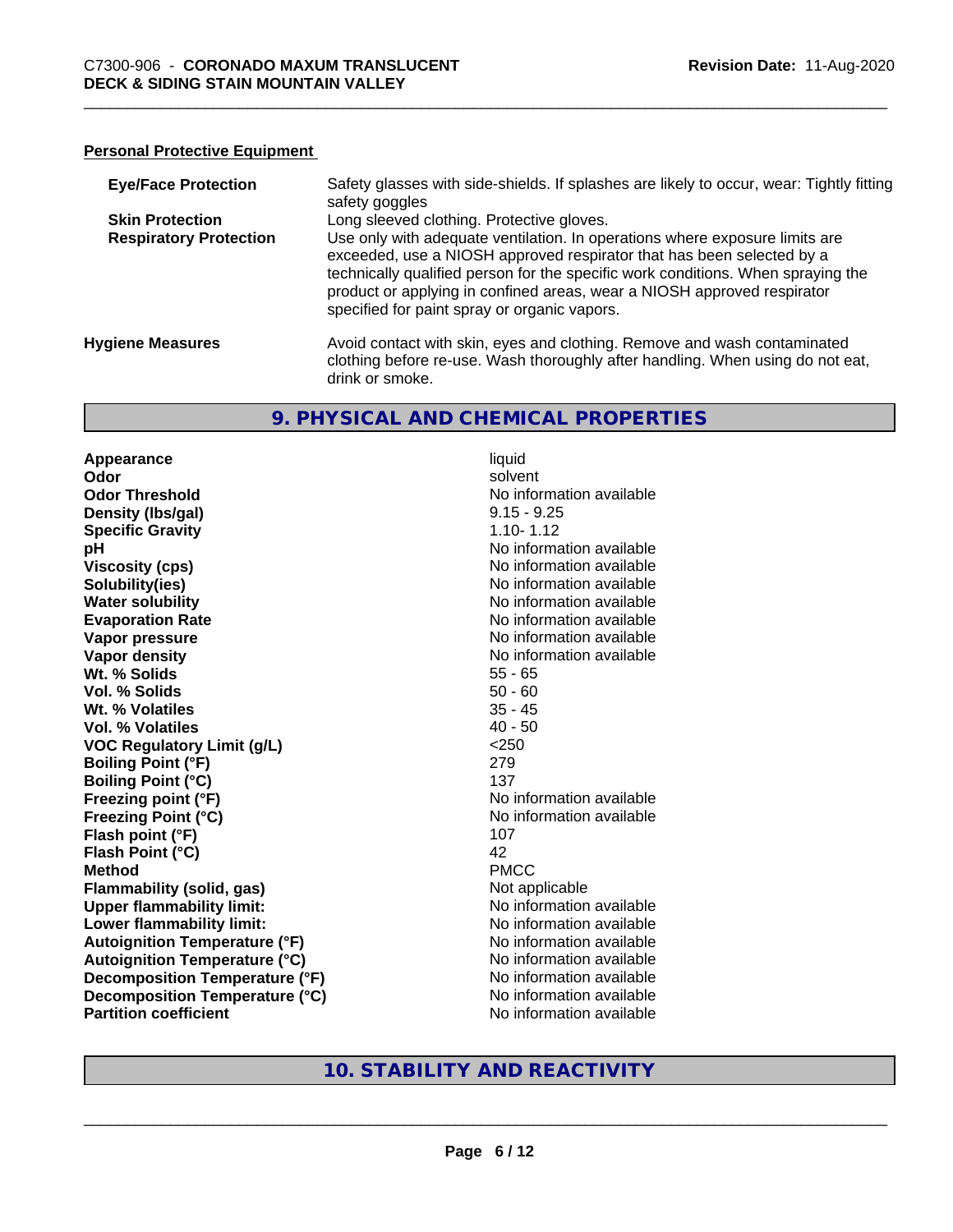| <b>Reactivity</b>                         | Not Applicable                                                                           |
|-------------------------------------------|------------------------------------------------------------------------------------------|
| <b>Chemical Stability</b>                 | Stable under normal conditions. Hazardous polymerisation<br>does not occur.              |
| <b>Conditions to avoid</b>                | Keep away from open flames, hot surfaces, static<br>electricity and sources of ignition. |
| <b>Incompatible Materials</b>             | Incompatible with strong acids and bases and strong<br>oxidizing agents.                 |
| <b>Hazardous Decomposition Products</b>   | Thermal decomposition can lead to release of irritating<br>gases and vapors.             |
| <b>Possibility of hazardous reactions</b> | None under normal conditions of use.                                                     |
|                                           | 11. TOXICOLOGICAL INFORMATION                                                            |
| <b>Product Information</b>                |                                                                                          |

| Information on likely routes of exposure                                                                                                                                                                                                          |                                                                                                                                                                                                                                                                                                                                                                                                                                                                                                                                                                        |
|---------------------------------------------------------------------------------------------------------------------------------------------------------------------------------------------------------------------------------------------------|------------------------------------------------------------------------------------------------------------------------------------------------------------------------------------------------------------------------------------------------------------------------------------------------------------------------------------------------------------------------------------------------------------------------------------------------------------------------------------------------------------------------------------------------------------------------|
| <b>Principal Routes of Exposure</b>                                                                                                                                                                                                               | Eye contact, skin contact and inhalation.                                                                                                                                                                                                                                                                                                                                                                                                                                                                                                                              |
| <b>Acute Toxicity</b>                                                                                                                                                                                                                             |                                                                                                                                                                                                                                                                                                                                                                                                                                                                                                                                                                        |
| <b>Product Information</b>                                                                                                                                                                                                                        | Repeated or prolonged exposure to organic solvents may lead to permanent brain<br>and nervous system damage. Intentional misuse by deliberately concentrating and<br>inhaling vapors may be harmful or fatal.                                                                                                                                                                                                                                                                                                                                                          |
|                                                                                                                                                                                                                                                   | Symptoms related to the physical, chemical and toxicological characteristics                                                                                                                                                                                                                                                                                                                                                                                                                                                                                           |
| <b>Symptoms</b>                                                                                                                                                                                                                                   | No information available.                                                                                                                                                                                                                                                                                                                                                                                                                                                                                                                                              |
|                                                                                                                                                                                                                                                   | Delayed and immediate effects as well as chronic effects from short and long-term exposure                                                                                                                                                                                                                                                                                                                                                                                                                                                                             |
| Eye contact<br><b>Skin contact</b><br>Ingestion<br><b>Inhalation</b>                                                                                                                                                                              | Contact with eyes may cause irritation.<br>May cause skin irritation and/or dermatitis. Prolonged skin contact may defat the<br>skin and produce dermatitis.<br>Ingestion may cause irritation to mucous membranes. Small amounts of this<br>product aspirated into the respiratory system during ingestion or vomiting may<br>cause mild to severe pulmonary injury, possibly progressing to death.<br>High vapor / aerosol concentrations are irritating to the eyes, nose, throat and<br>lungs and may cause headaches, dizziness, drowsiness, unconsciousness, and |
| <b>Sensitization</b><br><b>Neurological Effects</b><br><b>Mutagenic Effects</b><br><b>Reproductive Effects</b><br><b>Developmental Effects</b><br><b>Target organ effects</b><br><b>STOT - repeated exposure</b><br><b>STOT - single exposure</b> | other central nervous system effects.<br>May cause an allergic skin reaction.<br>No information available.<br>Suspected of causing genetic defects.<br>May damage fertility or the unborn child.<br>No information available.<br>No information available.<br>No information available.<br>No information available.                                                                                                                                                                                                                                                   |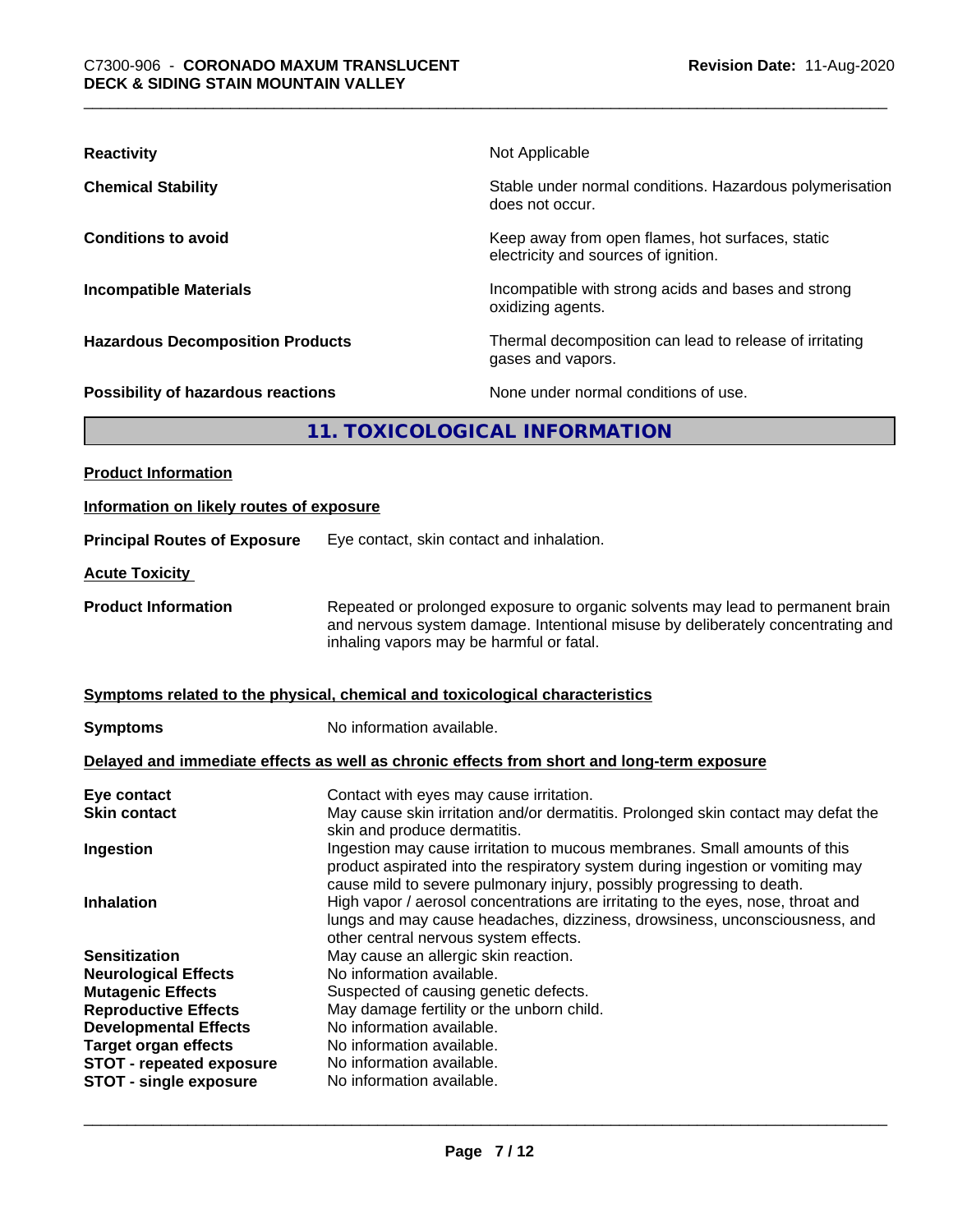| Other adverse effects    | No information available.                                                         |
|--------------------------|-----------------------------------------------------------------------------------|
| <b>Aspiration Hazard</b> | May be harmful if swallowed and enters airways. Small amounts of this product     |
|                          | aspirated into the respiratory system during ingestion or vomiting may cause mild |
|                          | to severe pulmonary injury, possibly progressing to death.                        |

#### **Numerical measures of toxicity**

**The following values are calculated based on chapter 3.1 of the GHS document**

| <b>ATEmix (oral)</b>   | 21958 mg/kg |
|------------------------|-------------|
| <b>ATEmix (dermal)</b> | 5195 mg/kg  |

#### **Component Information**

| Chemical name                                                       | Oral LD50                                  | Dermal LD50                                                      | Inhalation LC50         |
|---------------------------------------------------------------------|--------------------------------------------|------------------------------------------------------------------|-------------------------|
| 4-Chlorobenzotrifluoride<br>98-56-6                                 | $= 13$ g/kg (Rat)                          | > 2 mL/kg (Rabbit)                                               | $= 33$ mg/L (Rat) 4 h   |
| Distillates, petroleum, hydrotreated<br>light<br>64742-47-8         | $> 5000$ mg/kg (Rat)                       | > 2000 mg/kg (Rabbit)                                            | $> 5.2$ mg/L (Rat) 4 h  |
| Silica amorphous<br>7631-86-9                                       | $= 7900$ mg/kg (Rat)                       | $>$ 2000 mg/kg (Rabbit)                                          | $> 2.2$ mg/L (Rat) 1 h  |
| Carbamic acid.<br>1H-benzimidazol-2-yl-, methyl ester<br>10605-21-7 | > 5050 mg/kg (Rat)<br>$= 6400$ mg/kg (Rat) | $> 10000$ mg/kg (Rabbit) = 2 g/kg<br>$Rat$ = 8500 mg/kg (Rabbit) |                         |
| Ethyl benzene<br>$100 - 41 - 4$                                     | $=$ 3500 mg/kg (Rat)                       | $= 15400$ mg/kg (Rabbit)                                         | $= 17.4$ mg/L (Rat) 4 h |
| Cobalt bis(2-ethylhexanoate)<br>136-52-7                            |                                            | $> 5000$ mg/kg (Rabbit)                                          | $> 10$ mg/L (Rat) 1 h   |
| Methyl ethyl ketoxime<br>$96 - 29 - 7$                              | $= 930$ mg/kg (Rat)                        | 1000 - 1800 mg/kg (Rabbit)                                       | $> 4.83$ mg/L (Rat) 4 h |

#### **Chronic Toxicity**

#### **Carcinogenicity**

*The information below indicateswhether each agency has listed any ingredient as a carcinogen:.*

| <b>Chemical name</b>         | <b>IARC</b>         | <b>NTP</b>        | <b>OSHA</b> |  |
|------------------------------|---------------------|-------------------|-------------|--|
|                              | 2B - Possible Human |                   | Listed      |  |
| l Ethvl benzene              | Carcinogen          |                   |             |  |
|                              | 2B - Possible Human | Reasonably        | Listed      |  |
| Cobalt bis(2-ethylhexanoate) | Carcinogen          | Anticipated Human |             |  |
|                              |                     | Carcinogen        |             |  |

• Cobalt and cobalt compounds are listed as possible human carcinogens by IARC (2B). However, there is inadequate evidence of the carcinogenicity of cobalt and cobalt compounds in humans.

#### **Legend**

IARC - International Agency for Research on Cancer NTP - National Toxicity Program OSHA - Occupational Safety & Health Administration

#### **12. ECOLOGICAL INFORMATION**

#### **Ecotoxicity Effects**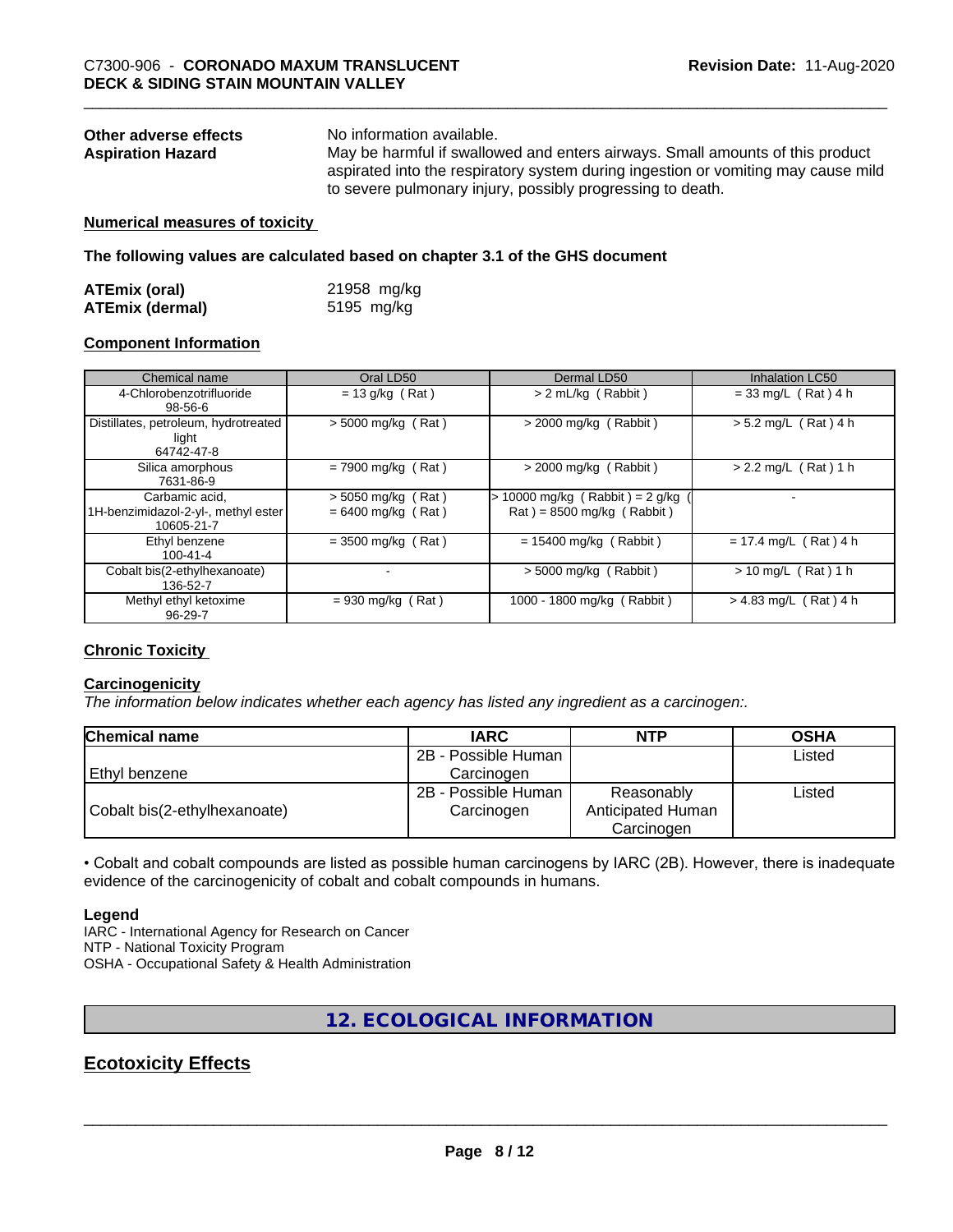The environmental impact of this product has not been fully investigated.

#### **Product Information**

#### **Acute Toxicity to Fish**

No information available

#### **Acute Toxicity to Aquatic Invertebrates**

No information available

#### **Acute Toxicity to Aquatic Plants**

No information available

#### **Persistence / Degradability**

No information available.

#### **Bioaccumulation**

There is no data for this product.

#### **Mobility in Environmental Media**

No information available.

#### **Ozone**

No information available

#### **Component Information**

#### **Acute Toxicity to Fish**

#### Carbamic acid, 1H-benzimidazol-2-yl-, methyl ester LC50: 1.5 mg/L (Rainbow Trout - 96 hr.) Ethyl benzene LC50: 12.1 mg/L (Fathead Minnow - 96 hr.) Methyl ethyl ketoxime LC50: 48 mg/L (Bluegill sunfish - 96 hr.)

#### **Acute Toxicity to Aquatic Invertebrates**

Carbamic acid, 1H-benzimidazol-2-yl-, methyl ester LC50: 0.22 mg/L (water flea - 48 hr.) Ethyl benzene EC50: 1.8 mg/L (Daphnia magna - 48 hr.) Methyl ethyl ketoxime EC50: 750 mg/L (Daphnia magna - 48 hr.)

#### **Acute Toxicity to Aquatic Plants**

Ethyl benzene EC50: 4.6 mg/L (Green algae (Scenedesmus subspicatus), 72 hrs.)

#### **13. DISPOSAL CONSIDERATIONS**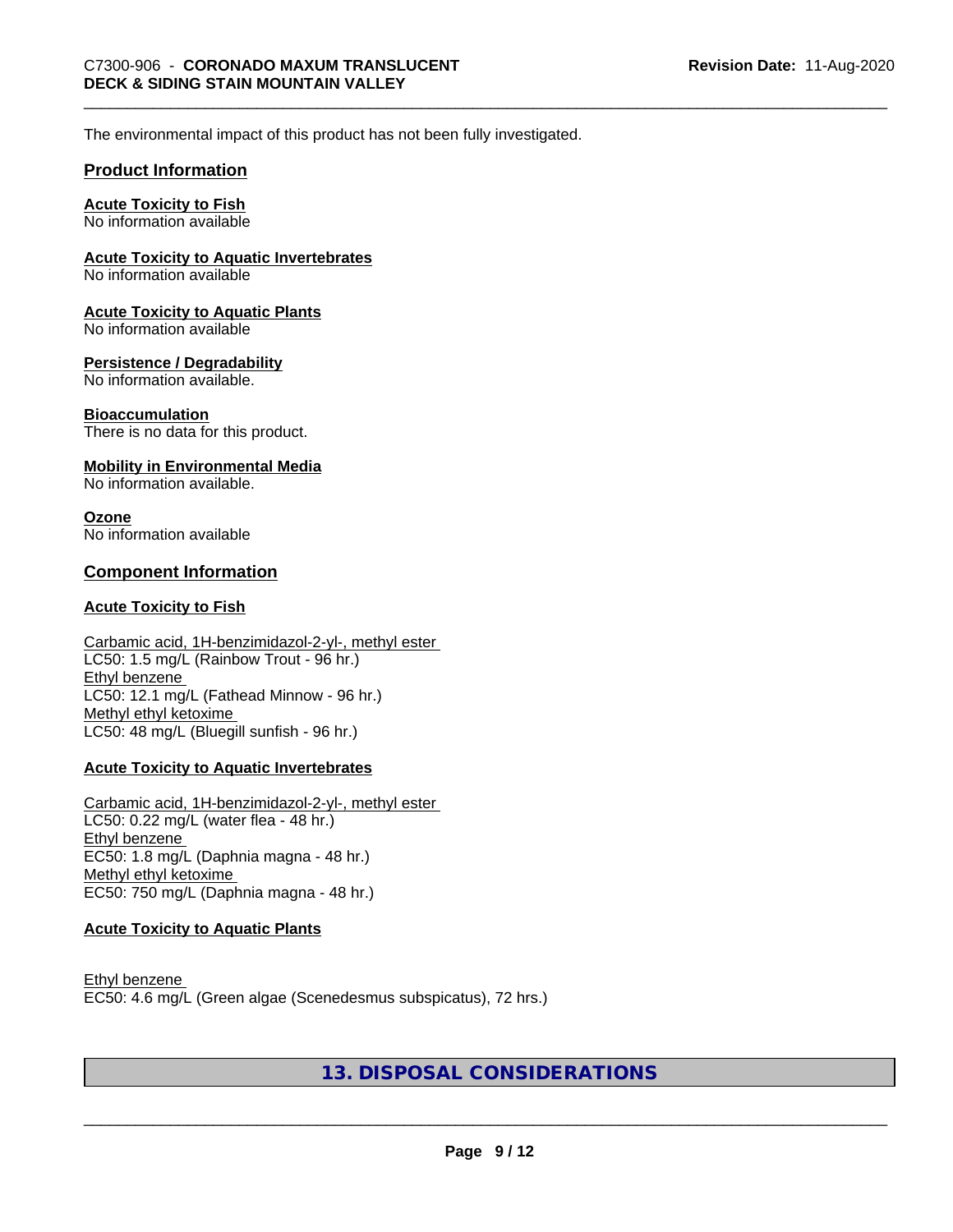| <b>Waste Disposal Method</b>   | Dispose of in accordance with federal, state, and local regulations. Local<br>requirements may vary, consult your sanitation department or state-designated<br>environmental protection agency for more disposal options. |
|--------------------------------|---------------------------------------------------------------------------------------------------------------------------------------------------------------------------------------------------------------------------|
| <b>Empty Container Warning</b> | Emptied containers may retain product residue. Follow label warnings even after<br>container is emptied. Residual vapors may explode on ignition.                                                                         |

**14. TRANSPORT INFORMATION**

| ۰. | ×<br>×<br>٠ |  |
|----|-------------|--|

| DOT                         |                       |  |
|-----------------------------|-----------------------|--|
| <b>Proper Shipping Name</b> | <b>PAINT</b>          |  |
| <b>Hazard class</b>         | 3                     |  |
| UN-No.                      | UN1263                |  |
| <b>Packing Group</b>        | Ш                     |  |
| <b>Description</b>          | UN1263, PAINT, 3, III |  |
|                             |                       |  |

In the US this material may be reclassified as a Combustible Liquid and is not regulated in containers of less than 119 gallons (450 liters) via surface transportation (refer to 49CFR173.120(b)(2) for further information).

| <b>ICAO / IATA</b> | Contact the preparer for further information. |
|--------------------|-----------------------------------------------|
| IMDG / IMO         | Contact the preparer for further information. |

#### **15. REGULATORY INFORMATION**

#### **International Inventories**

| <b>TSCA: United States</b> | Yes - All components are listed or exempt. |
|----------------------------|--------------------------------------------|
| <b>DSL: Canada</b>         | Yes - All components are listed or exempt. |

#### **Federal Regulations**

#### **SARA 311/312 hazardous categorization**

| Yes |
|-----|
| Yes |
| Yes |
| Nο  |
| N٥  |
|     |

#### **SARA 313**

Section 313 of Title III of the Superfund Amendments and Reauthorization Act of 1986 (SARA). This product contains a chemical or chemicals which are subject to the reporting requirements of the Act and Title 40 of the Code of Federal Regulations, Part 372:

| Chemical name       | CAS No.     | Weight-%    | <b>CERCLA/SARA 313</b><br>(de minimis concentration) |
|---------------------|-------------|-------------|------------------------------------------------------|
| Zinc borate hydrate | 138265-88-0 | $1 - 5$     |                                                      |
| Ethyl benzene       | 100-41-4    | $0.1 - 0.5$ |                                                      |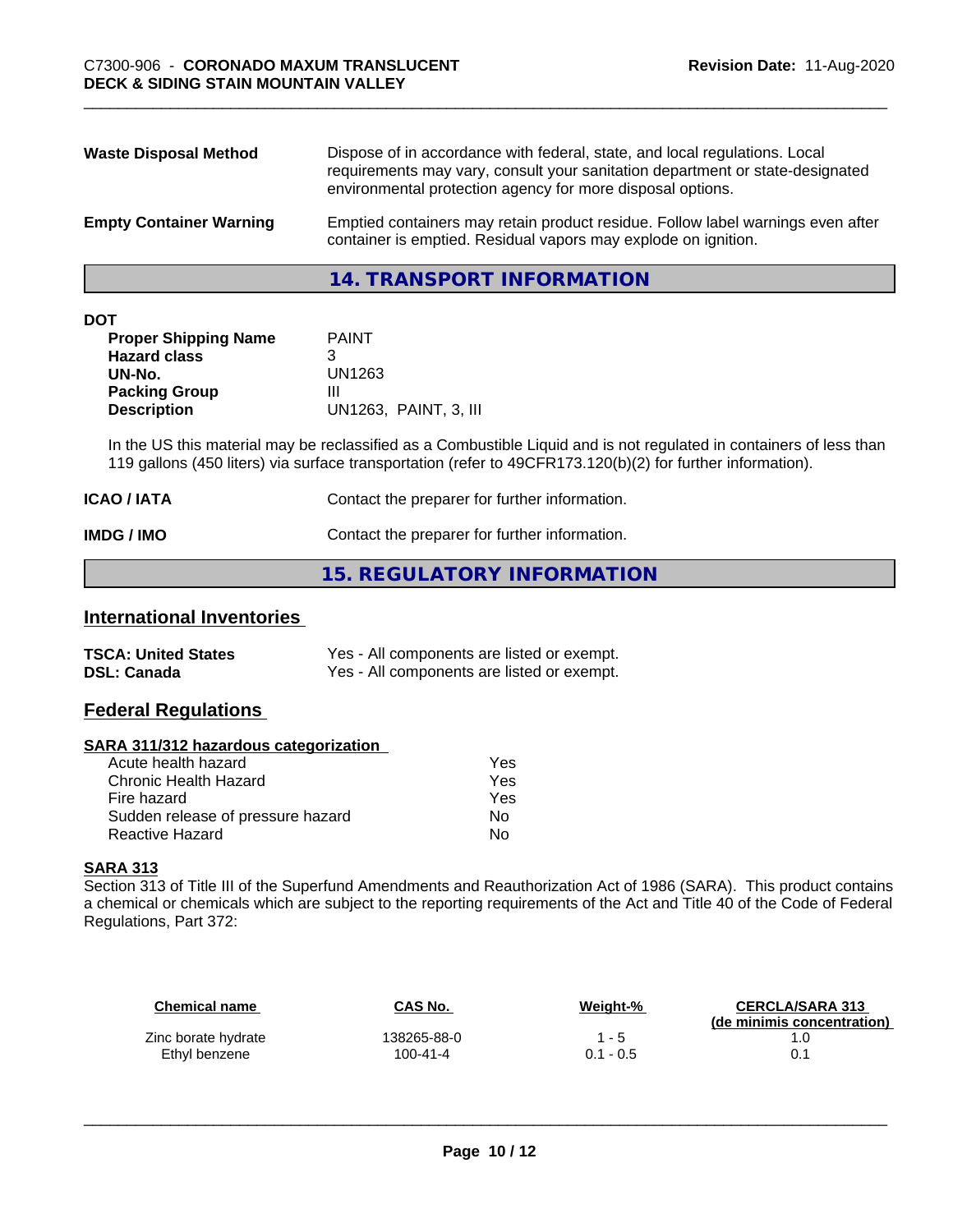#### **Clean Air Act,Section 112 Hazardous Air Pollutants (HAPs) (see 40 CFR 61)**

This product contains the following HAPs:

| Chemical name                | CAS No.  | Weight-%    | <b>Hazardous Air Pollutant</b><br>(HAP) |
|------------------------------|----------|-------------|-----------------------------------------|
| Ethyl benzene                | 100-41-4 | $0.1 - 0.5$ | ∟isted                                  |
| Cobalt bis(2-ethylhexanoate) | 136-52-7 | $0.1 - 0.5$ | Listed                                  |

#### **US State Regulations**

#### **California Proposition 65**

**AN** WARNING: Cancer and Reproductive Harm– www.P65warnings.ca.gov

#### **State Right-to-Know**

| <b>Chemical name</b>                  | <b>Massachusetts</b> | <b>New Jersey</b> | Pennsylvania |
|---------------------------------------|----------------------|-------------------|--------------|
| 4-Chlorobenzotrifluoride              |                      |                   |              |
| Linseed oil                           |                      |                   |              |
| Stoddard solvent                      |                      |                   |              |
| Silica amorphous                      |                      |                   |              |
| Zinc borate hydrate                   |                      |                   |              |
| Carbamic acid, 1H-benzimidazol-2-yl-, |                      |                   |              |
| methyl ester                          |                      |                   |              |
| Cobalt bis(2-ethylhexanoate)          |                      |                   |              |

#### **Legend**

X - Listed

#### **16. OTHER INFORMATION**

**HMIS** - **Health:** 2\* **Flammability:** 2 **Reactivity:** 0 **PPE:** -

#### **HMIS Legend**

- 0 Minimal Hazard
- 1 Slight Hazard
- 2 Moderate Hazard
- 3 Serious Hazard
- 4 Severe Hazard
- \* Chronic Hazard

X - Consult your supervisor or S.O.P. for "Special" handling instructions.

*Note: The PPE rating has intentionally been left blank. Choose appropriate PPE that will protect employees from the hazards the material will present under the actual normal conditions of use.*

*Caution: HMISÒ ratings are based on a 0-4 rating scale, with 0 representing minimal hazards or risks, and 4 representing significant hazards or risks. Although HMISÒ ratings are not required on MSDSs under 29 CFR 1910.1200, the preparer, has chosen to provide them. HMISÒ ratings are to be used only in conjunction with a fully implemented HMISÒ program by workers who have received appropriate HMISÒ training. HMISÒ is a registered trade and service mark of the NPCA. HMISÒ materials may be purchased exclusively from J. J. Keller (800) 327-6868.*

 **WARNING!** If you scrape, sand, or remove old paint, you may release lead dust. LEAD IS TOXIC. EXPOSURE TO LEAD DUST CAN CAUSE SERIOUS ILLNESS, SUCH AS BRAIN DAMAGE, ESPECIALLY IN CHILDREN.